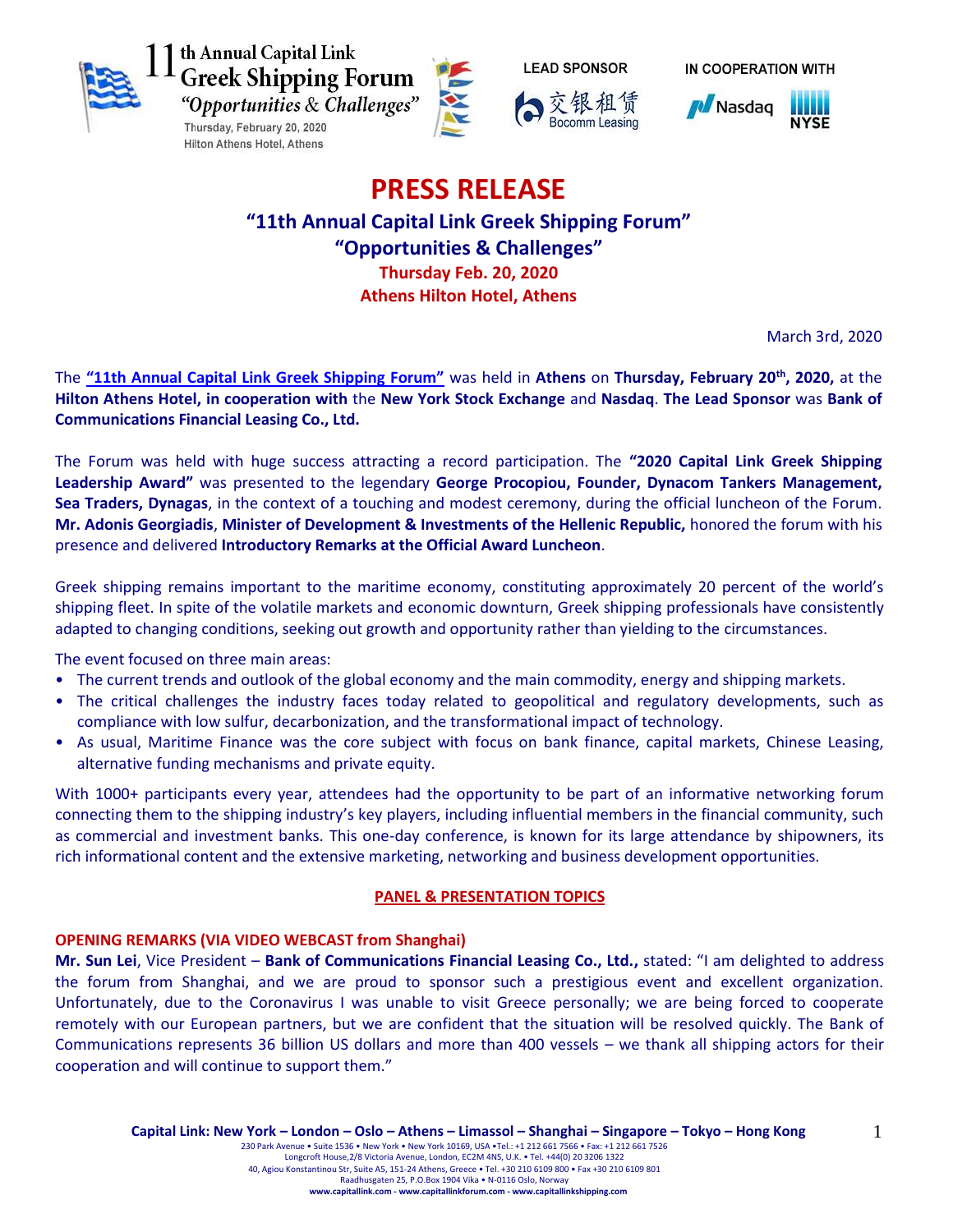**Introduced by: Mr. Nicolas Bornozis**, President – **Capital Link.** "Thank you all for being here. This forum has a tremendous schedule and we would like to thank our sponsors for making this event possible. We begin with a greeting from Mr. Sun Lei, Vice President of the Bank of Communications, our lead sponsor for the  $2^{nd}$  year in a row."

#### **ANALYST PRESENTATIONS**

 **REVIEW OF THE SHIPPING MARKETS - Sector review, analysis & outlook Mr. Joakim Hannisdahl**, Head of Research – **Cleaves Securities AS**

# **INVESTOR ATTITUDES IN SHIPPING**

**Mr. Ben Nolan**, Managing Director – **Stifel Financial Corp.**

**Mr. Joakim Hannisdahl**, Head of Research – **Cleaves Securities AS**, stated: "The presentation highlighted the risk of the ongoing Coronavirus outbreak, where a base case scenario was for a weak first half of 2020, before a potential rebound in the second half could create a positive market in concert with the usual seasonality. Weakness was outline for both LNG and LPG shipping in the coming years as fleet growth is expected to outpace demand growth. Much more optimism was presented for Dry Bulk and Oil Tanker shipping, with rising asset and share prices forecast for the coming years."

**Mr. Ben Nolan**, Managing Director – **Stifel Financial Corp.**, discussed how investors currently view opportunities in the shipping sector. Specifically, which criteria translate into higher value or lower capital cost. The primary decisionmaking factor is near-term catalysts, but in differentiating between companies public equity investors focuses on 1) share liquidity, 2) low debt, and 3) strong corporate governance and transparency.

#### **Panel discussion: IMO 2020 – REALITY HIT – AND NOW WHAT?**

*Lessons learned – experience gained – scrubbers future? – HFO availability – status of compliant fuels market*

**Moderator: Mr. Stamatis Fradelos**, Business Development Manager – **DNV GL**

#### **Panelists:**

- **Mr. Iraklis Prokopakis**, COO **Danaos Corporation**
- **Ms. Claire Wright**, Business Economics Manager **Shell International Trading and Shipping Company**
- **Mr. Hamish Norton**, President **Star Bulk Carriers**
- **Mr. George Saroglou**, COO **Tsakos Energy Navigation**
- **Mr. Anders Mjølsnes Sørheim**, Technical Sales Manager **Yara Marine Technologies**

**Mr. Stamatis Fradelos**, Business Development Manager – **DNV GL**, stated: "The 0.5% global sulphur limit came into force on 1 January and it appears that this significant regulatory change has been implemented in terms of fuel oil availability and quality, without major issues during the first two months. However, the rapid rose of the prices of compliant fuel oils although these have now started to stabilise, created a market distortion, quite painful for some ship operators. Concerns in the industry still remain for the compliance enforcement of the carriage ban coming soon on 1 March, but also for any possible impact on machinery resulting from the long term usage of the very low sulphur fuel oils (VLSFO) and the technical and operational challenges associated with the use of Exhaust Gas Cleaning Systems (EGCS)."

**Mr. Iraklis Prokopakis,** COO – **Danaos Corporation**, stated: "Danaos being a container company with long-term charters, the supply of fuel is the responsibility of the charterer. From the operational perspective however, we have seen that the implementation of compliant fuel into our fleet has gone smoothly so far. We once experienced nonavailability of VLSFO in Pusan and also once - surprisingly enough - a non-availability of HFO in Singapore recently, forcing our charterer to supply a scrubber fitted vessel with VLSFO. Out of 71 bunkerings, we experienced two cases with compatibility issues and two cases with BDN marginal discrepancies. Finally, the current price differential between HSFO and LSFO strongly supports the investment rationale for scrubbers. However, engine problems due to VLSFO blends as well as corrosion issues from the scrubber operation is still too early to quantify."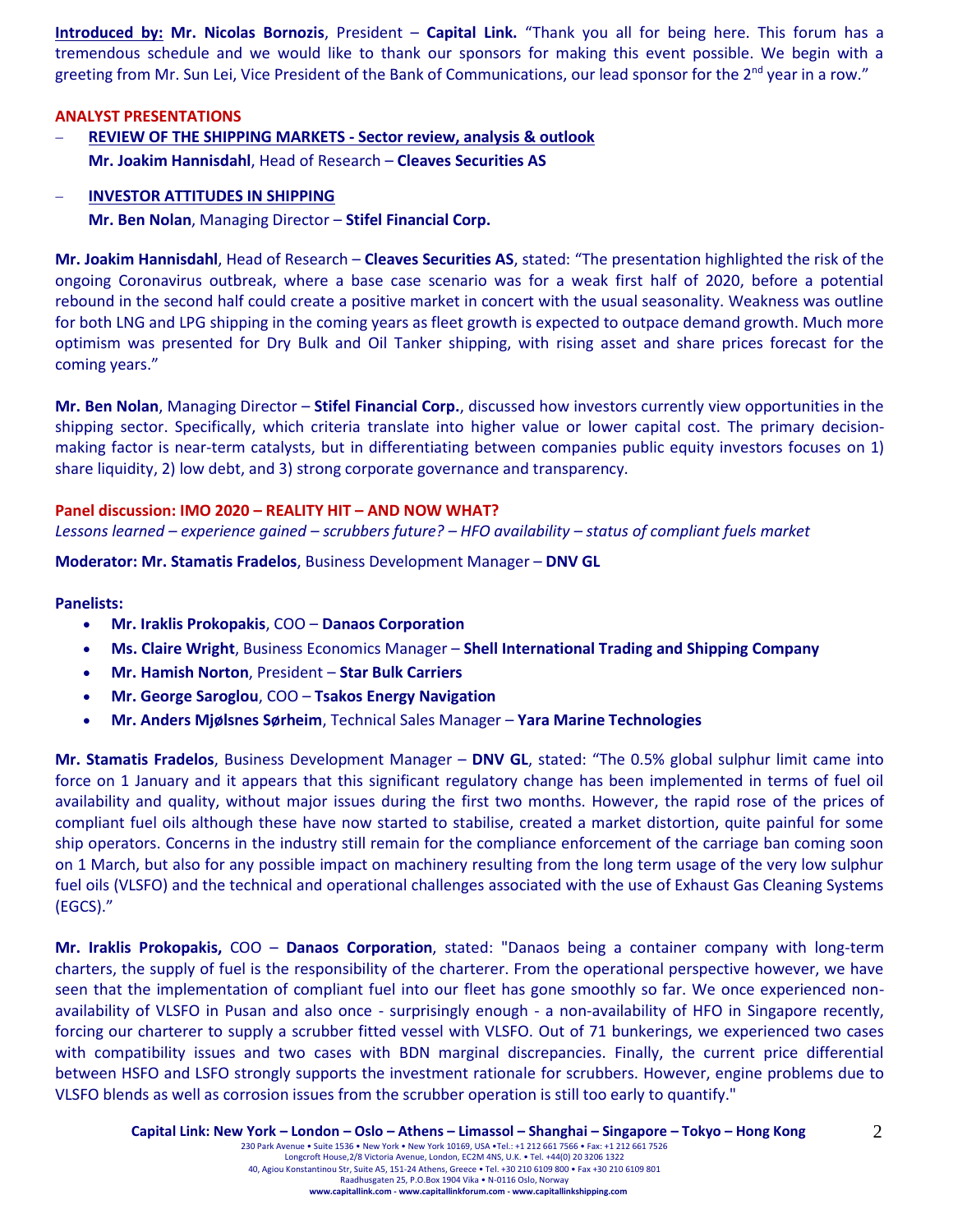**Ms. Claire Wright**, Business Economics Manager – **Shell International Trading and Shipping Company,** stated: "We did spend time preparing for the transition, making investments to achieve higher flexibility in our refineries and to provide a wider range of products, such as low sulfur fuel and blends. We work closely with our customers and our estimate is that our productivity will depend on demand, heading towards 2030 and the next IMO regulations."

**Mr. Hamish Norton**, President – **Star Bulk Carriers**, stated: "We have not experienced any problems with availability. The main difference in bunkering, compared to a year ago, is that we need to provide prior notice to suppliers, about what we want and where we want it, let's say ten days rather than two days before the desired date. Concerning heavy fuel specifically, it will be available as long as there is a demand for it."

**Mr. George Saroglou**, COO – **Tsakos Energy Navigation,** stated: "Overall, implementation has gone smoothly. Many suppliers waited until the last moment to make fuel available, which caused distortion and a price spike. But, since then, availability has improved, and many technical problems have been resolved. The transition in general has been getting better."

**Mr. Anders Mjølsnes Sørheim**, Technical Sales Manager – **Yara Marine Technologies**, stated: "Despite delays in retrofit installations due to both capacity issues and corona virus, more and more vessels fitted with scrubbers are being commissioned and put into operation every week. Meanwhile, it is becoming clear that the fuel price differential between HFO and compliant fuel will stabilize at a level well above the limit for return on investments, with current payback times being on the order of months, not years. This has further triggered the next big wave of scrubber orders, and this time we see that ship owners and operators are even more prepared with wise questions on operational excellence, scrubber quality and service from scrubber suppliers. At the same time more countries are adopting local zero discharge regulations based on the "better safe than sorry"-principle, while more studies are being published stating that the open loop discharge into sea water has zero to negligible effect on marine ecosystems. The problem with air pollution is when it is in the air, not in the water."

# **Panel discussion: CONQUERING THE NEXT FRONTIER – DECARBONIZATION – REDUCING GREEN HOUSE EMISSIONS**

*The reduction of greenhouse emissions is the next challenge which will have transformational impact on the industry. Regulators, fossil and alternative fuel producers, engine manufacturers and shipbuilders, shipowners, charterers, financiers and a wider range of industry participants need to come up with a workable and sustainable framework. The panel will discuss strategies, options and initiatives in this direction as the industry sets out to address the complexities involved.*

# **Moderator: Mr. George Paleokrassas**, Partner – **Watson Farley & Williams**

**Panelists:**

- **Mr. Giorgos Plevrakis**, Director, Global Sustainability Center **ABS**
- **Mr. Andreas Hadjipetrou**, Managing Director **Columbia Shipmanagement**
- **Mr. Jason Stefanatos, M.Sc**, Business Development Manager **DNV GL**
- **Mr. Jeffrey D. Pribor**, CFO **International Seaways**
- **Dr. Michalis Pantazopoulos**, Managing Director **Liberian Registry (LISCR Hellas)**
- **Mrs. Ioanna Procopiou**, CEO **Prominence Maritime**

**Mr. George Paleokrassas**, Partner – **Watson Farley & Williams,** stated: "Decarbonization is clearly a very timely topic, as it is on the top of the agenda not only in shipping, but in politics and society as a whole."

**Mr. Giorgos Plevrakis**, Director, Global Sustainability Center – **ABS**, stated: "From the legislative perspective, the rules governing international shipping for the past 30 years were shaped by disruptive periods of technological innovation and regulatory shifts, nearly all of which were intended to improve operational efficiency, protect the environment or enhance workplace safety.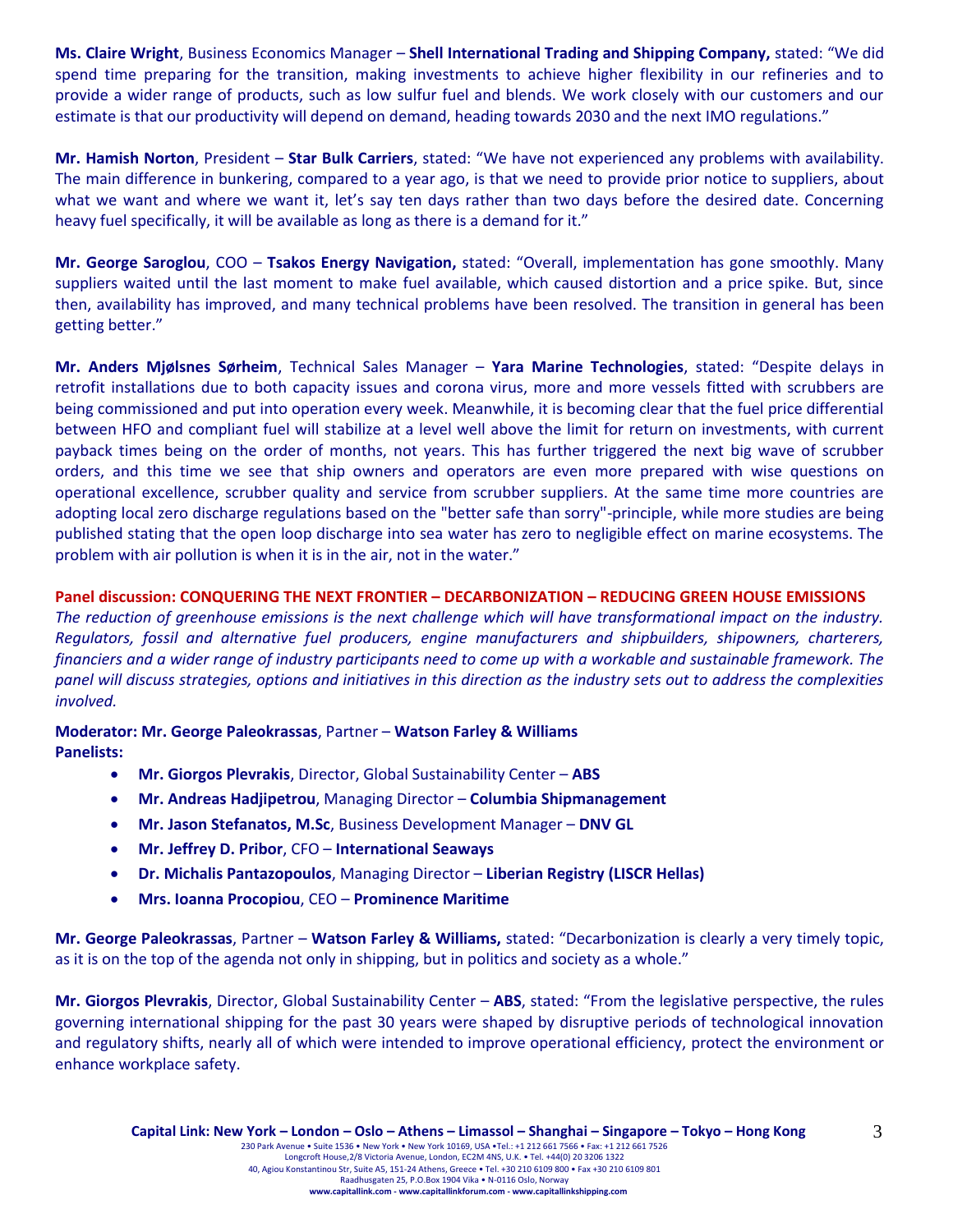Each of those changes was preceded by a long periods of industry investigation and discussion, and then followed by extensive efforts from the IMO's Marine Environmental Protection Committee (MEPC), which turns legislative proposal into effective technical regulation.

As the industry adjusts to the current impact of the IMO's 2020 sulfur cap – and prepares for the regulatory changes set for 2030 and 2050 – there is consensus that adapting to the new rules and challenges aimed at lowering its collective carbon footprint will be at least as disruptive as past environmental legislation.

While reducing CO2 and other greenhouse gases is a separate challenge from current efforts to lower shipping's output of pollutants such as NOx and SOx, both put at risk the health of environment and those who depend on it. For shipping, a 'zero-carbon future' is an aspirational goal, the regulatory pathways to which will evolve alongside the changes it inspires in ship design, technology and practices.

Importantly, progress must be achieved strategically and holistically if the maritime industry is to emerge more efficient, profitable and sustainable than it is today."

**Mr. Jason Stefanatos, M.Sc**, Business Development Manager – **DNV GL**, stated: "Decarbonization and green shipping becomes a mandate for ship owners both from a regulatory point of view but most importantly also from a commercial one. Although the solutions towards the IMO targets are not here yet and further technology development is of key essence, there are elements that can help us identify potential pathways. For a vessel built today, defining the design that will be competitive in the future seems challenging. To minimize the risk, Owners need to ensure that their new vessels will demonstrate fuel flexibility as the future may rely in more than one energy sources which may change during the lifetime of the vessel."

**Mr. Andreas Hadjipetrou**, Managing Director – **Columbia Shipmanagement,** stated: "There are several ways forward, depending on your outlook, whether the solutions concern the short, medium or long term. A cultural change is happening in shipping right now, as it becomes more transparent and digitalized than ever before. Hopefully our insecurities about the future will lead us to invest more on R&D."

**Mrs. Ioanna Procopiou**, CEO – **Prominence Maritime,** stated: "We really need to take a step back and consider the impact of the regulations ahead. Decisions should be made holistically, evaluating the proposed fuels both by assessing their cost and their environmental impact, to reach a good solution. Many of the proposed fuels for example are not sustainably produced, making them an intermediary solution at best."

**Dr. Michalis Pantazopoulos**, Managing Director – **Liberian Registry (LISCR Hellas)**, stated: "The Liberian Flag Administration stated that decarbonization of the global shipping industry is a complex situation, and as such supports a goal-based approach that will allow the industry to innovate, use alternative fuels and technologies to achieve the ambitious targets of the initial IMO GHG Strategy. A holistic and flexible approach that encourages and rewards innovation and provides a pragmatic path for reduction of all GHGs emitted from ships is needed.

Liberia also acknowledged Greece's view and wishes to bridge the gap ensuring that achieving the initial IMO GHG emission targets are not only imposed as a burden and responsibility on the shipowners but also the charterers and other industry stakeholders need to be responsible and accountable to contribute achieving these targets as well. Finally, Liberia has been involved in several ship design JDPs /JIPs and this is one way that we are supporting the industry to achieve GHG reductions through "Design and technical measures (EEDI)" and "innovative measures, fuels and technologies."

**Mr. Jeffrey D. Pribor**, CFO – **International Seaways,** stated: "We as ship owners do our part to adapt to everyday challenges, which are constantly evolving. We work hard to reduce carbon emissions and try to make a challenge out of it, encouraging healthy competition amongst our employees and following the moto that what's good for the environment is also good for us as a company. We even have a loan repayment plan that depends on the achievement of our environmental goals. What would be nice to have are clear directions from our regulators."

#### **Presentations: INNOVATION & DIGITALIZATION TRANSFORMING SHIPPING**

#### **CYBERCRIME: TOWARDS A SOPHISTICATED SEABORNE CYBER THREAT LANDSCAPE**

**Mr. Fotis Sofronis**, Manager – **EY Advisory Practice**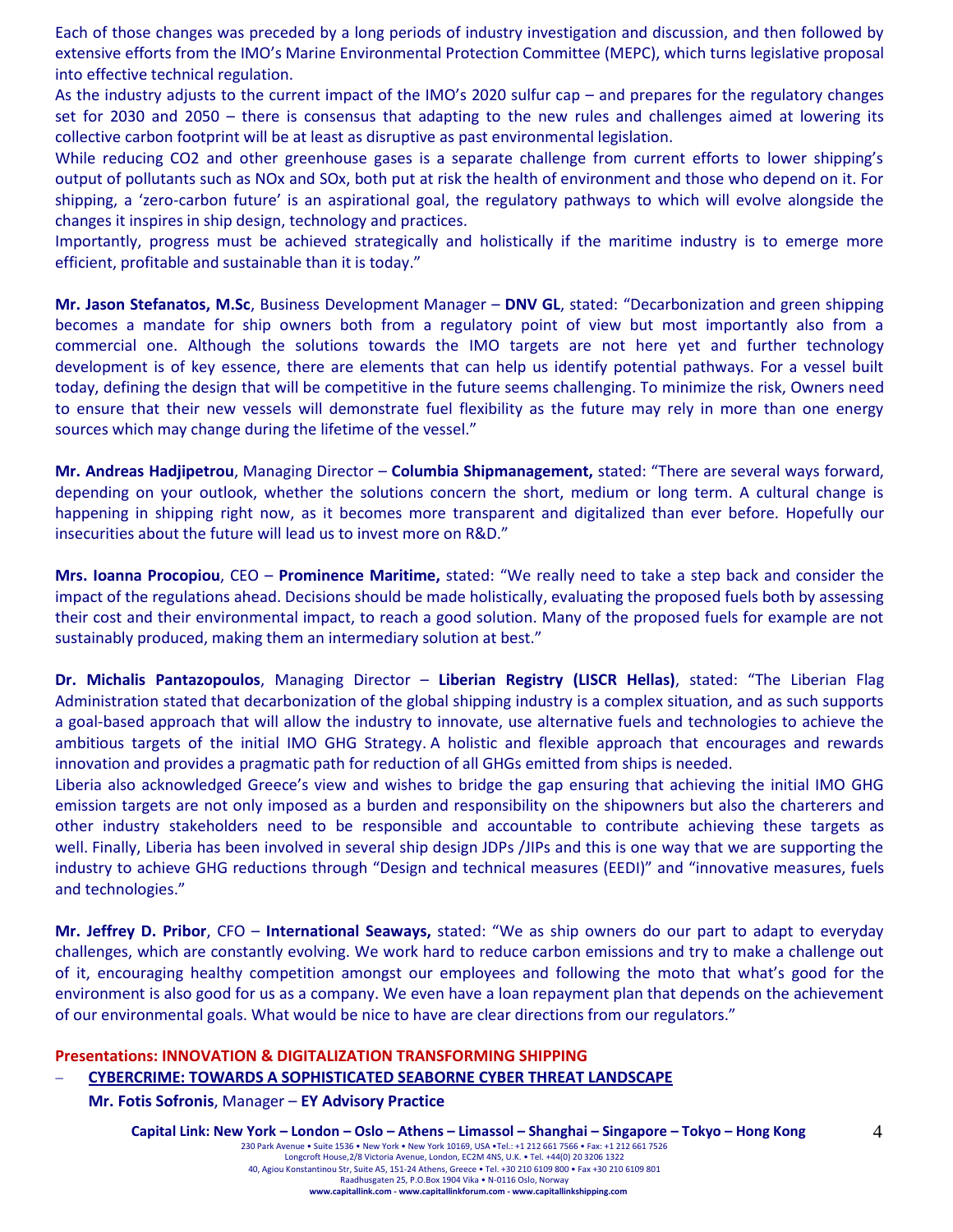# **DIGITALIZATION OF THE FLEET FOR IMPROVED REVENUE;**

# **Mr. Navneet Singh Rainu**, Head of DCR – **Tototheo Maritime**

**Mr. Fotis Sofronis**, Manager – **EY Advisory Practice**, stated: "The digital transformation of the shipping sector and its increasing dependence on digital technologies, create new opportunities, but also, new threats. As 53% of shipping executives indicate that their companies do not possess the infrastructure necessary to protect them from potential cyberattacks, it is crucial that they redefine their data protection priorities at sea and establish new cybersecurity mechanisms."

**Mr. Navneet Singh Rainu**, Head of DCR – **Tototheo Maritime**, stated: "Our solution allows you to manage all the data and information from the ship and translate it into true voyage optimization.

It is a robust software-as-a-service (SaaS) platform which capitalizes on the dynamic and complex interactions between your different resources as well as external resources giving you real time information in easy-to-read format, entirely configured to suit each user's requirements.

You can exploit your data, monitor your fleet performance and achieve highest efficiency and situational awareness. The system is based on processes and data you already collect but also on data combinations from 3rd party validated sources.

It comes with pre-defined dashboards, vessel rankings, analytics and functionalities for a quick start to assess your fleet's performance, automate internal processes, increase visibility and prepare vessel and office for the 'digital era'."

# **Presentation: CHINESE LEASING**

**Mr. Channing Wang** stated: "In 2019, fourteen financial leasing companies were involved in shipping. The percentage of lessors in shipping keeps on augmenting, acquiring a dominant position in the market and growing in terms of portfolio. After already expanding in countries such as Germany and Ireland, we want to continue to grow and get closer to our clients, which could include a more pronounced presence in Athens."

# **Panel discussion: CHINESE LEASING PANEL (VIA VIDEO WEBCAST from China)**

**Moderator: Mr. Dylan Potter**, Partner – **VedderPrice Panelists:**

- **Mr. Fang Xiuzhi**, Head of Shipping Finance **Bank of Communications Financial Leasing Co., Ltd.**
- **Mr. Jack Xu**, Deputy Head of Shipping Finance Department **CMB Financial Leasing**
- **Mr. Bill Guo**, Executive Director, Shipping **ICBC Financial Leasing**

**Mr. Dylan Potter**, Partner – **VedderPrice,** stated: "We have representants of three major Chinese leasing companies, it is therefore an honor to moderate a panel with individuals with such insight in the industry. The billions of dollars that are being invested in capital really speak for themselves."

**Mr. Fang Xiuzhi**, Head of Shipping Finance – **Bank of Communications Financial Leasing Co., Ltd.** stated: "The total shipping asset portfolio of Boccom Leasing reached 12 billion USD as of the end of 2019, with a variety of different vessel types. The coronavirus has affected us in the short-term, but the government and the country as a whole are determined to overcome this challenge and we are confident that we will rapidly do so."

**Mr. Jack Xu**, Deputy Head of Shipping Finance Department – **CMB Financial Leasing,** stated: "Chinese lessors have now invested 59 billion US dollars, which is a huge number in and out of itself. We have already established a fruitful relationship with our Greek friends and are looking to making more deals with them in the future, as Greece is one of our most important markets."

**Mr. Bill Guo**, Executive Director, Shipping – **ICBC Financial Leasing,** stated: "I would like to thank Capital Link for the invitation. We are currently focused on expanding our activities in the European and Greek market. Establishing our offices in Athens and building a strong international network is our main target for the future."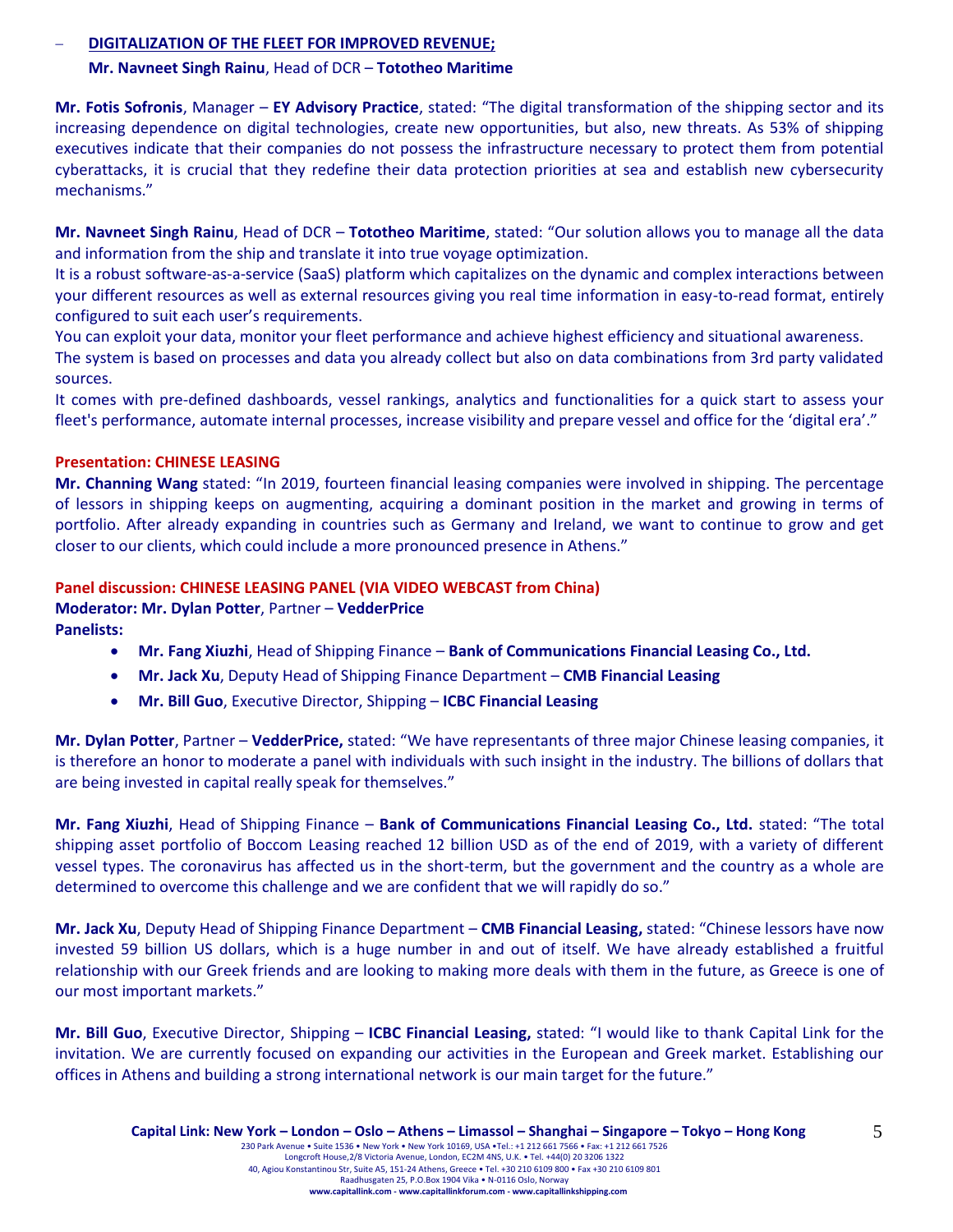**Panel discussion: GREEK & CYPRIOT BANKS STEP UP THEIR ROLE IN SHIP FINANCING Moderator: Mr. Chris Vartzis**, Partner, **Stephenson Harwood Panelists:**

- **Mr. Philippos Tsamanis**, Head of Shipping **Aegean Baltic Bank S.A.**
- **Mr. Christos Xygkakis**, Manager Shipping Unit **AstroBank**
- **Mr. Antonios Spanakis**, Head of Ship Finance **Hellenic Bank**
- **Mr. Konstantinos Petropoulos**, General Manager **Shipping & Structured Finance – Piraeus Bank**

**Mr. Chris Vartzis**, Partner, **Stephenson Harwood,** stated: "I am delighted to participate in a discussion about the role of banks in the current climate, when Greek and Cypriot banks seem to slowly return to shipping finance. It is therefore a timely conversation. It is known that the landscape changed dramatically during the crisis, which saw many banks exit or scale back in their shipping activities, while alternative financiers rose to the occasion. Finally, both the shipping and the banking sector have been severely regulated."

**Mr. Philippos Tsamanis**, Head of Shipping – **Aegean Baltic Bank S.A.**, stated: "At the dawn of this new – very challenging - decade, we, at ABBank, the sole Greek bank, which successfully withstood the winds of change in the local banking system, reconfirm our commitment to servicing the Greek shipping community.

We remain true to our principles and origins and aim to cautiously and selectively grow our shipping portfolio both in volume terms and clientele base, regardless of the market peaks or troughs that may lie ahead, with managerial capacity and owners' reputation / track-record being the fundamental determinants of our client selection process."

**Mr. Christos Xygkakis**, Manager – Shipping Unit – **AstroBank,** stated: "We are the newest addition in shipping finance. Our objective is to offer high quality services, forging and rewarding long-standing relationships, approaching the market in a counter-cyclical way. We believe the market offers opportunities to grow one's portfolio, which is what we plan to do."

**Mr. Antonios Spanakis**, Head of Ship Finance – **Hellenic Bank**, stated: "Within a very competitive and demanding environment, Hellenic Bank has managed to establish its presence in the ship finance sector.

We are optimistic for the future of our ship finance activity as we continue to successfully develop our business with a mindful approach based more on quality rather than size of our portfolio."

**Mr. Konstantinos Petropoulos**, General Manager – **Shipping & Structured Finance – Piraeus Bank**, stated: "The exit of traditional shipping banks has been viewed as an opportunity to attract new clients and expand our clientele base with reputable names. More and more local shipping groups that had historically no ties with the Greek banking sector realize the strategic importance of developing a relationship with a local bank. On our side, we have both the resources and knowhow to offer added value and high-quality services to the demanding shipping clientele. Our approach in the shipping sector remains cautious and selective for transactions with creditworthy existing and new clients, which meet our risk-reward criteria."

# **LUNCHEON & AWARDS CEREMONY 2020 CAPITAL LINK GREEK SHIPPING LEADERSHIP AWARD**

# **Short video : [http://forums.capitallink.com/shipping/2020greece/media\\_videos.html](http://forums.capitallink.com/shipping/2020greece/media_videos.html)**

The pinnacle of the event was the presentation of the **"2020 Capital Link Greek Shipping Leadership Award"** received by the legendary **Mr. George Procopiou, Founder – Dynacom Tankers Management, Sea Traders – Dynagas**, in the context of a touching and modest ceremony. The award recognizes his long standing achievements and contribution to the Greek and Global Shipping Industry, his thought leadership and pioneering initiatives, as well as his contribution to Greece through his support of numerous cultural and philanthropic endeavors. With a captivating speech **Mr. Procopiou** moved the 570 participants who attended the Luncheon. Among them were his entire family, his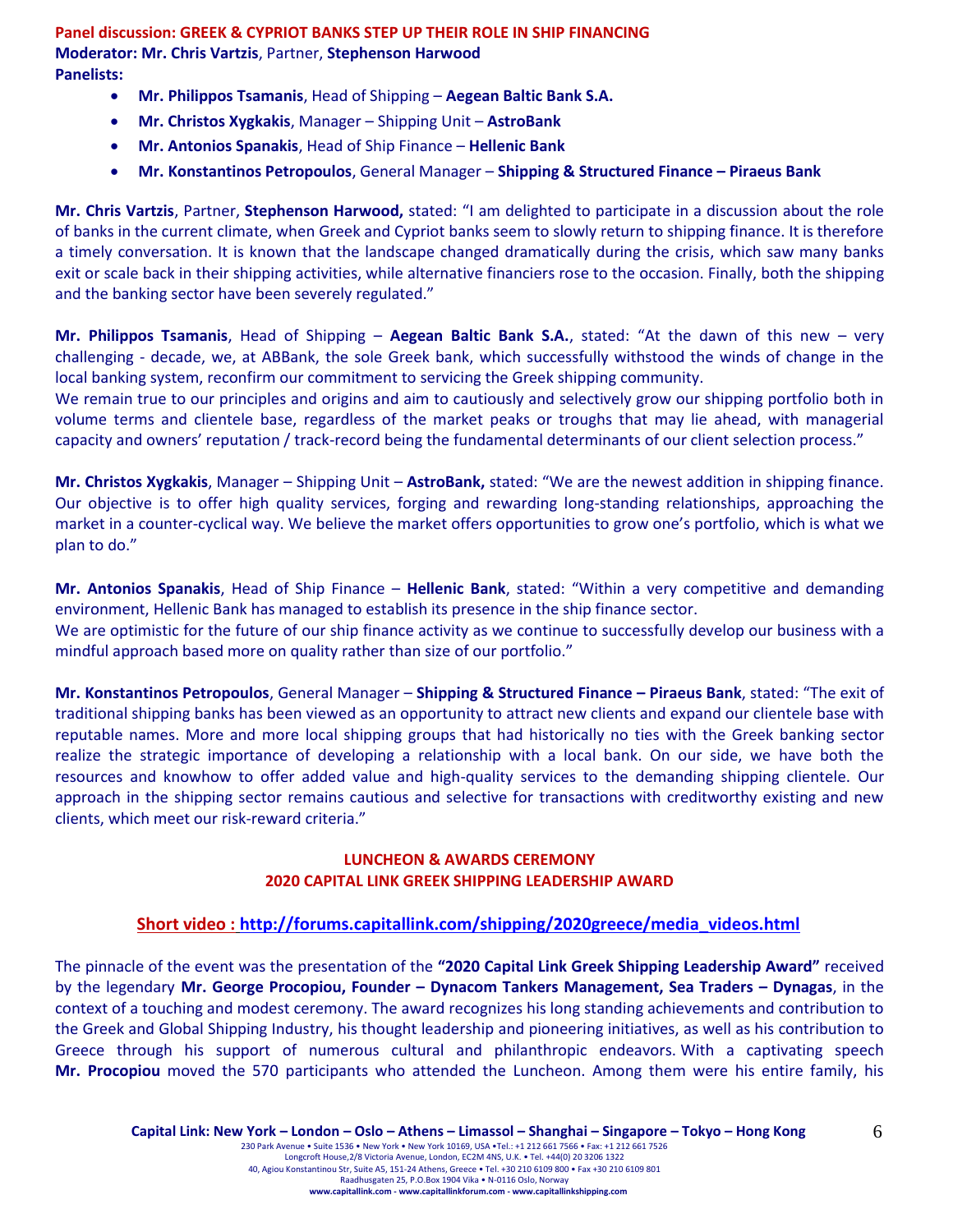friends and important executives and delegates from across the shipping industry, a literal Who-Is-Who of the Greek Shipping Community.

# **INTRODUCTORY REMARKS:**

**Mr. Adonis Georgiadis**, **Minister of Development & Investments of the Hellenic Republic,** honored the forum with his presence and delivered the **Introductory Remarks of the Official Award Luncheon**.

The Minister opened his statement reminding the optimistic message he delivered to the "21st Annual Capital Link Invest in Greece" in New York last December concerning the prospects of the Greek Economy in 2020 and the years ahead.

Mr. Georgiadis stated: Now, having already entered in 2020 there are people who show their trust by wanting to invest their money in Greece. This is reflected in the 10-year bond rate which has dropped below 1%, in accordance with a stable economy and increased expectations for the future. Shipping Industry is a vital part of Greece's economy, its tradition and its culture.

One of the many things discussed during the Minister's encounter with the United Arab Emirates, in Athens, was the Greek Shipping and Shipyards.

The Minister believes that, while Onex's investment in Syros shipyards has an upward course, the shipyard of Elefsina is also expected to have positive results. The US government has shown some interest too. The main goal for Elefsina shipyard is to follow the same model as the shipyard of Syros. Hence, Greek Shipowners will be able to choose a shipyard in Attica to refurbish, repair and maintain their vessels at very competitive prices and quality work.

The Minister also mentioned that the Greek Government is in the process of making sure that the delivery of those shipyards be timely, not only to attract the Greek shipowners, but also to create job positions internally.

It is a common knowledge that every government that has been elected over the years in Greece has always supported the Maritime Industry and tried to avoid having problems.

Minister Georgiadis continued on reassuring that the present government is here to help with the bureaucracy and various public sector problems, in a national and European level and in compliance with the IMO. The economy along with the GDP is in a growing position showing confident predictions for the year 2020.

Finally the Minister closed his statement referring to a new bill which is planned to be implemented in March, in cooperation with the Ministry of Energy and Environment. The new bill will simplify all licensing for all environmental studies and generally everything related to investments in renewable energy. The Minister concluded that now is the time to invest in Greece.

**Mr. Nicolas Bornozis**, President – Capital Link, introduced **Mr. George Procopiou, Founder, Dynacom Tankers Management, Sea Traders – Dynagas**. In his remarks **Mr. Nicolas Bornozis** stated that it is Capital Link's privilege to pay its respects to **Mr. Procopiou**, for his leadership and his contribution to the shipping industry and to Greece. He is a very successful businessman, but beyond that, a visionary, a thought leader, an innovator, a patriot and devoted family man. Ever since founding Sea Traders, in 1974, he has built over 120 ships, while, among his many accomplishments, he is also responsible for the first ever LNG vessel to pass through the arctic sea route. He concluded referring to **Mr. Procopiou** as a strong-minded individual, an active philanthropist and a benefactor.'

#### **HONOREE:**

#### **Mr. George Procopiou, Founder, Dynacom Tankers Management, Sea Traders – Dynagas**

In his speech **Mr. George Procopiou**, stated that being a private person, he was reluctant to accept this prestigious award but ultimately he is happy and grateful to accept it. Greece has been at the forefront of shipping for five thousand years, and this will not change. Its nucleus remains the family-owned enterprise. He thanked all shipping stakeholders, as well as the banks, for supporting him transform his dreams into reality. He also thanked them for the support to the Greek shipping community.

#### **Panel discussion: BANK FINANCE & SHIPPING**

**Moderator: Mr. Jasel Chauhan**, Partner, Head of International Finance – **Hill Dickinson International** 

**www.capitallink.com - www.capitallinkforum.com - www.capitallinkshipping.com**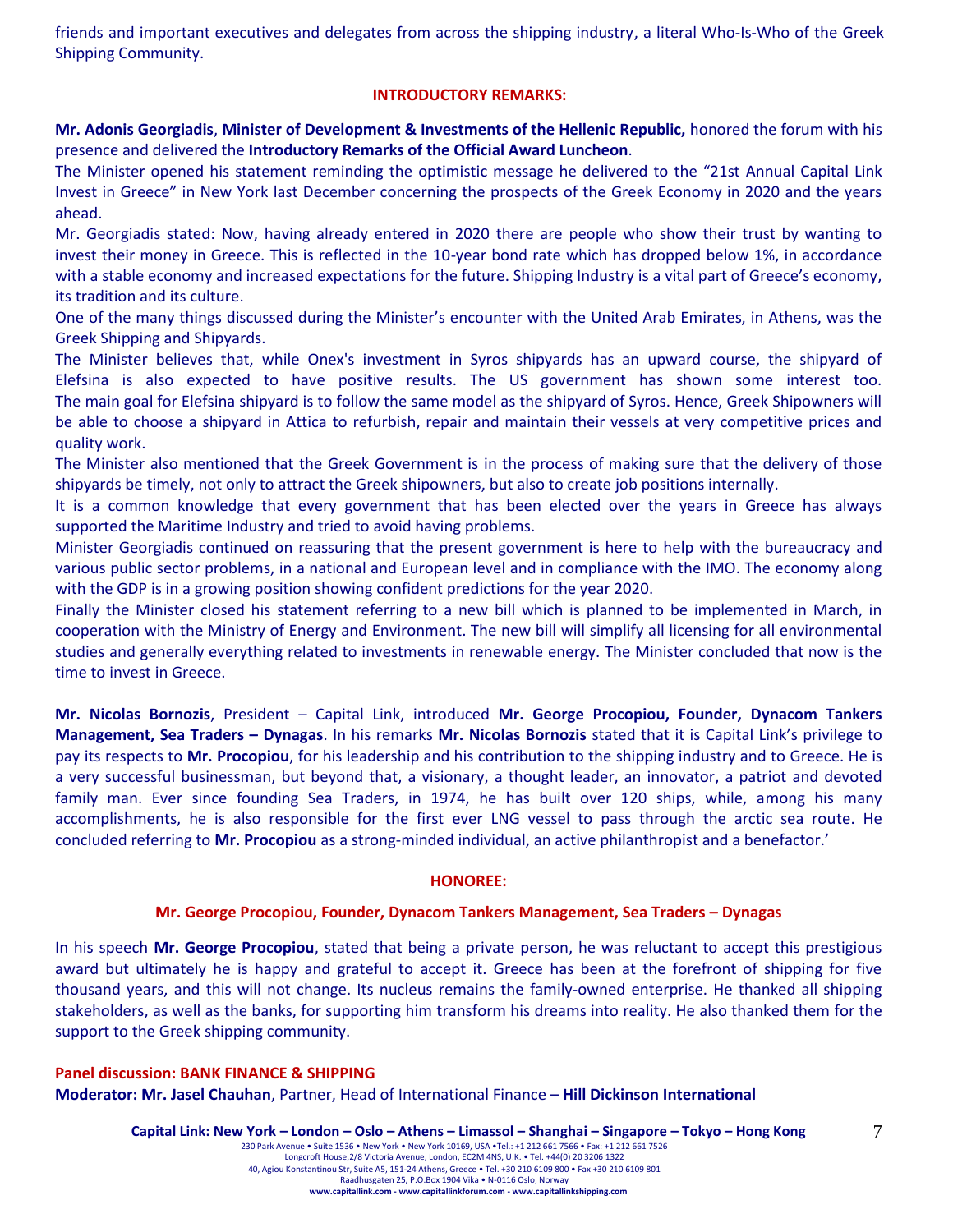**Panelists:**

- **Mrs. Danai Kotsia**, Head of Lending Transportation Athens Branch **ABN AMRO**
- **Mr. Philipp Wünschmann**, Global Head of Shipping **Berenberg Bank**
- **Mr. Evan Cohen**, Managing Director & Group Head of Maritime Finance **CIT**
- **Mr. Vassilios Maroulis**, Managing Director Head, EMEA Shipping, Logistics & Offshore **Citi**
- **Mr. Christos Tsakonas**, Global Head of Shipping **DNB**

**Mr. Jasel Chauhan**, Partner, Head of International Finance – **Hill Dickinson International,** stated: "2019 was a focal year, as the IMO regulations, which we knew were coming, became a reality. This is why there is a lot to be learned from the perspectives adopted by the banks and financiers, some of which have been active in the field for a long time."

**Mrs. Danai Kotsia**, Head of Lending Transportation Athens Branch – **ABN AMRO**, stated: "As the industry is gradually transforming itself, we see the Greek shipowners adjusting to the new era and we expect this to continue in the future. ABN is and will be there to support any initiative that will allow the shipping sector to move towards a more sustainable future by participating in a number of initiatives that promote awareness and commitment amongst all players but also to finance investments that will result to younger, more eco-friendly fleets."

**Mr. Philipp Wuenschmann**, Global Head of Shipping – **Berenberg Bank,** stated: "For lending, 2019 was a boring, yet positive year. After many years of crisis, it took some convincing for people to reverse their investment strategy and return to shipping. Funding resources are essential in any industry, and we are trying to make sure our investors consider shipping, which seems to be the current trend."

**Mr. Evan Cohen**, Managing Director & Group Head of Maritime Finance – **CIT,** stated: **"**After a period during which we weren't active in shipping, a decision was made in 2018 to try and rebuild connections in the field. In regard to the environment, there is no danger, in my opinion, of banks becoming 'policemen', as public regulations are a larger source of pressure. No misalignment is to be feared in my opinion."

**Mr. Vassilios Maroulis**, Managing Director Head, EMEA Shipping, Logistics & Offshore – **Citi,** stated: "2019 was an extremely active year for us at Citi, as our portfolio continued to follow its tendency to grow. We have always been corporate financiers, and our principles have remained the same, as is the case with our target market."

**Mr. Christos Tsakonas**, Global Head of Shipping – **DNB,** stated: "In an era during which household names have exited the maritime industry, due to different strategies or after suffering significant losses, capital structures are becoming more sophisticated. The banks that are still active have a diversified business model and assume the role of advisors rather than just lend the money. This is the differentiating factor. Lastly, environmental matters have taken the banking industry y storm, and increase in awareness is prevalent."

# **Panel discussion: ALTERNATIVE FINANCE – BECOMING MAINSTREAM FINANCE FOR SHIPPING! Moderator: Mrs. Kalliopi Karaiskaki**, Partner – **Holman Fenwick Willan Panelists:**

- **Mr. Robbert Jan Sougé**, Managing Director **Direct Ship Finance**
- **Mr. George Fikaris**, Managing Director **EnTrust Global**
- **Mr. Jeremy Dean**, Principal **Hayfin-Breakwater**
- **Mr. Michael Kirk**, Co-Founder and Managing Director **RMK and Ascension**
- **Mr. Stefanos Fragos**, Senior Representative **YieldStreet Marine Finance (Athens)**

**Mrs. Kalliopi Karaiskaki**, Partner – **Holman Fenwick Willan,** stated: "After hearing all about bank financing and traditional finance methods, we will have a discussion focused on alternative financing options, which are becoming more and more prominent."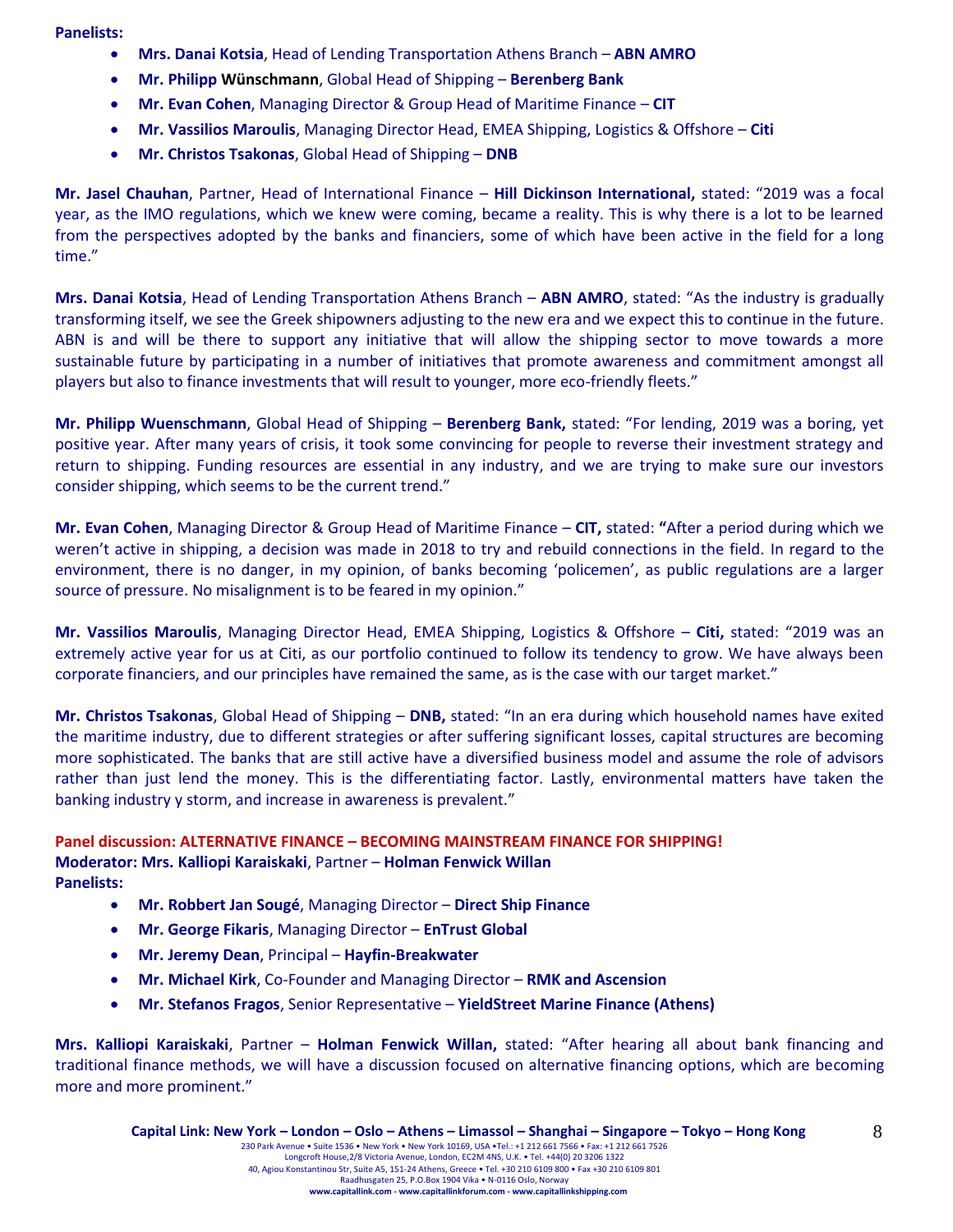**Mr. Robbert Jan Sougé**, Managing Director – **Direct Ship Finance**, stated: "Alternative lending is here to stay. But alternative lending comes in many forms and shapes. We as Direct Ship Finance offer plain vanilla bank-style senior secured financing where we base ourselves primarily on the earning capacity of the vessel. But within that framework, we have flexibility. In a high cycle, we can do higher leveraged deals; sometimes in combination with a front-loaded repayment schedule. But in a low cycle - to support anti-cyclical investing - we can look at a back-loaded repayment schedule to support the cash flow in the early days. We understand the dynamic, cyclical character of deep-sea shipping and we make sure that this is reflected in a Direct Ship Finance loan facility."

**Mr. George Fikaris**, Managing Director – **EnTrust Global**, stated: "To date, EnTrust Global's Blue Ocean Fund has raised roughly USD 1.6 billion in committed capital to invest into the maritime industry and deployed capital across the primary and secondary loan markets. While the strategy's main focus has been on senior secured lending, we are flexible in our approach and have also structured innovative junior and preferred equity financings. The team's speed, creativity and reliable execution makes the Blue Ocean Fund a dependable partner to ship owners."

**Mr. Jeremy Dean**, Principal – **Hayfin-Breakwater**, stated: "The private debt market had continued to evolve and, in ship finance, we have seen a growing role for direct lending. With a sizeable and dedicated Maritime team, a subsector agnostic approach and executed investments in the maritime sector in excess of US\$2.5 billion, Hayfin leads amongst the so-called "Alternative Financiers" involved in shipping finance. We offer flexible, tailored solutions to meet the needs of our clients and we embrace complexity when needed. We are efficient, and transact on a bilateral basis with the ability to participate across the capital structure, from small to substantial investments. We serve public and private companies, large and small; we finance newbuilds, midlife, or older vessels; and, provide full recourse corporate, or limited recourse project loans. We seek to build long-term relationships, and we are committed to our clients' success."

**Mr. Michael Kirk**, Co-Founder and Managing Director – **RMK and Ascension,** stated: "We are essentially replacing some of the traditional banks that pulled out of shipping financing, and making it not too expensive so as to allow the ship-owner to still make money on the investment. The shipping industry is a very heavily regulated business as it is, so we do not want to impose any further burden on ship-owners and operators."

**Mr. Stefanos Fragos**, Senior Representative – **YieldStreet Marine Finance,** stated: "I expect that financial technology will play a key role in retail distribution going forward; we see more initiatives in this direction continuing to emerge. This is good news for the borrower who gains access to a virtually inexhaustible pool of capital of diverse risk appetite. Equally good news for the retail investor who gets access to an array of investments not previously accessible to anyone other than institutional and ultra-high net worth investors."

# **Panel discussion: CAPITAL MARKETS**

**Moderator: Mr. Edward Horton**, Partner – **Seward & Kissel Panelists:**

- **Mr. Espen Lysdahl**, Vice President, Investment Banking **Clarksons Platou Securities**
- **Mrs. Christa Volpicelli**, Managing Director, Global Transportation Group **Citi**
- **Mr. Erling Gangnes**, Investment Banking, Partner **Fearnley Securities**
- **Mr. Douglas Mavrinac**, Global Head, Maritime Investment Banking **Jefferies LLC**

**Mr. Edward Horton**, Partner – **Seward & Kissel,** stated: "After the implementation of the IMO 2020 regulations, it will be interesting to see where we are today compared to what we thought last year, also in light of the coronavirus epidemic which has had major repercussions."

**Mr. Espen Lysdahl**, Vice President, Investment Banking – **Clarksons Platou Securities**, stated: "2019 was characterized as the year of uncertainty for shipping with limited capital markets activity. In fact, 1Q19 marked the first quarter in 7 years with no ECM activity for shipping, and the last fully-fledged shipping IPO was Genco in 2015. As a result, private shipping companies have pursued alternative paths to liquidity through direct listings and ship-for-share transactions.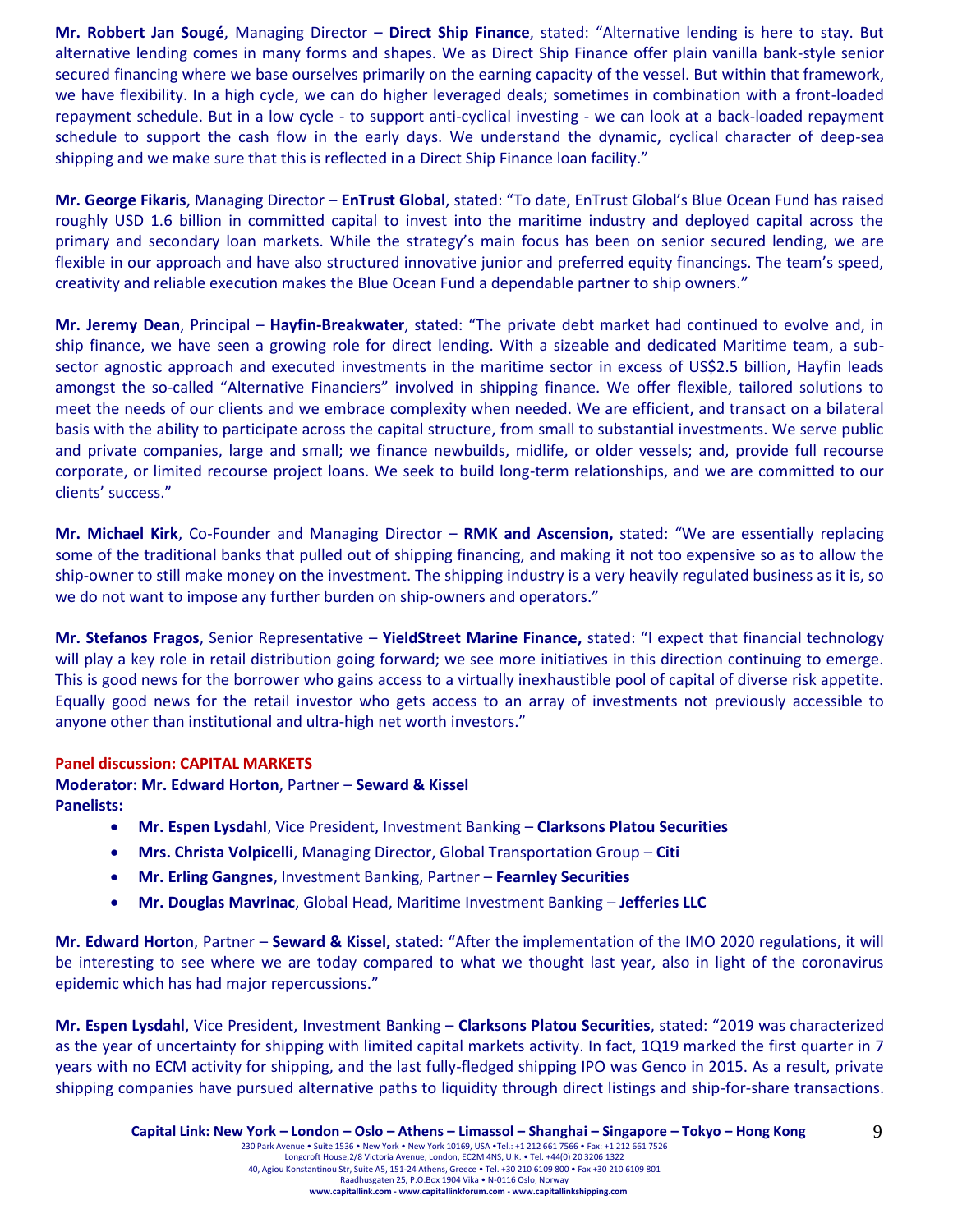Until equity investors return to the shipping sector, growth will likely be sourced through a combination of consolidation and alternative sources of capital, such as leasing."

**Mrs. Christa Volpicelli**, Managing Director, Global Transportation Group – **Citi,** stated: "If we've learned anything from the past, it is that it is harder to come back up than it is to fall down. There will certainly be a coronavirus-related impact for the first half of 2020.

In correlation to the environment, traditional environmentally aware investors will not look to invest in shipping, but they realize that most such companies also have good corporate governance, and therefore could be potential collaborators."

**Mr. Erling Gangnes**, Investment Banking, Partner – **Fearnley Securities**, stated: "The Corona virus has played out like a black swan in the shipping market and continues to drive down rates across segments. However, once the situation normalizes, we see the potential for a significant rebound effect from a pent-up demand wave in China as the country recovers and starts restocking."

**Mr. Douglas Mavrinac**, Global Head, Maritime Investment Banking – **Jefferies LLC,** stated: "The coronavirus has definitely been a bump on the road, but after years of significant effort on our part, it is unlikely that the market will be derailed. We should find ourselves in a healthy market level, after all, disruption is always followed by a rebound, which will be probably be felt in quarters 2,3 and 4. The unknown factor is the duration of the epidemic, but I remain optimistic.

In regard to the environmental regulations, related corporate awareness is the hallmark of a generally functioning organization, which is always appreciated."

# **Panel discussion: PRIVATE EQUITY, M&A & INDUSTRY CONSOLIDATION**

**Moderator: Mr. Greg Chase**, Partner – **Reed Smith LLP Panelists:**

- **Mr. Axel Siepmann**, Managing Director **Braemar Shipping Services**
- **Mrs. Christa Volpicelli**, Managing Director, Global Transportation Group **Citi**
- **Mr. Per Olav Karlsen**, CEO **Cleaves Securities AS**
- **Mr. Roberto Rondelli**, Partner **Pillarstone**
- **Mr. Paulo Almeida**, Portfolio Manager, Asset Backed Investments **Tufton Oceanic**

**Mr. Greg Chase**, Partner – **Reed Smith LLP,** stated: "Being active in many different types of transactions, it is clear that private equity and consolidations are a very large topic, with many questions surrounding them. We will do our best to try and answer some of them."

**Mr. Axel Siepmann**, Managing Director – **Braemar Shipping Services,** stated: "Private equity remains extremely potent despite rumors that it's been fading away. It is a developed industry with clear rules. Traditional shipping banks are no longer present, partially because of regulation. Funds have much more freedom, adopt an entrepreneurial view and are trying to make money in the process. Capital is still out there, it just takes more work to find it."

**Mrs. Christa Volpicelli**, Managing Director, Global Transportation Group – **Citi,** stated: "It is true that core private equity has shifted to the lending side. A lot of capital has been raised in infrastructure funds, such as ports. These businesses concerning services around shipping are better suited to private equity, since it allows for value creation. We will continue to see consolidations across all sectors."

**Mr. Per Olav Karlsen**, CEO – **Cleaves Securities AS** stated: "What we've seen in the last 4-5 years, and this is a trend that started in Norway, is a transition from an opportunistic view to a true interest in shipping, expressed through lending. It is a way to secure high interest rates depending on leverage. All in all, lending seems to be more profitable, including hybrid preferred equity investments."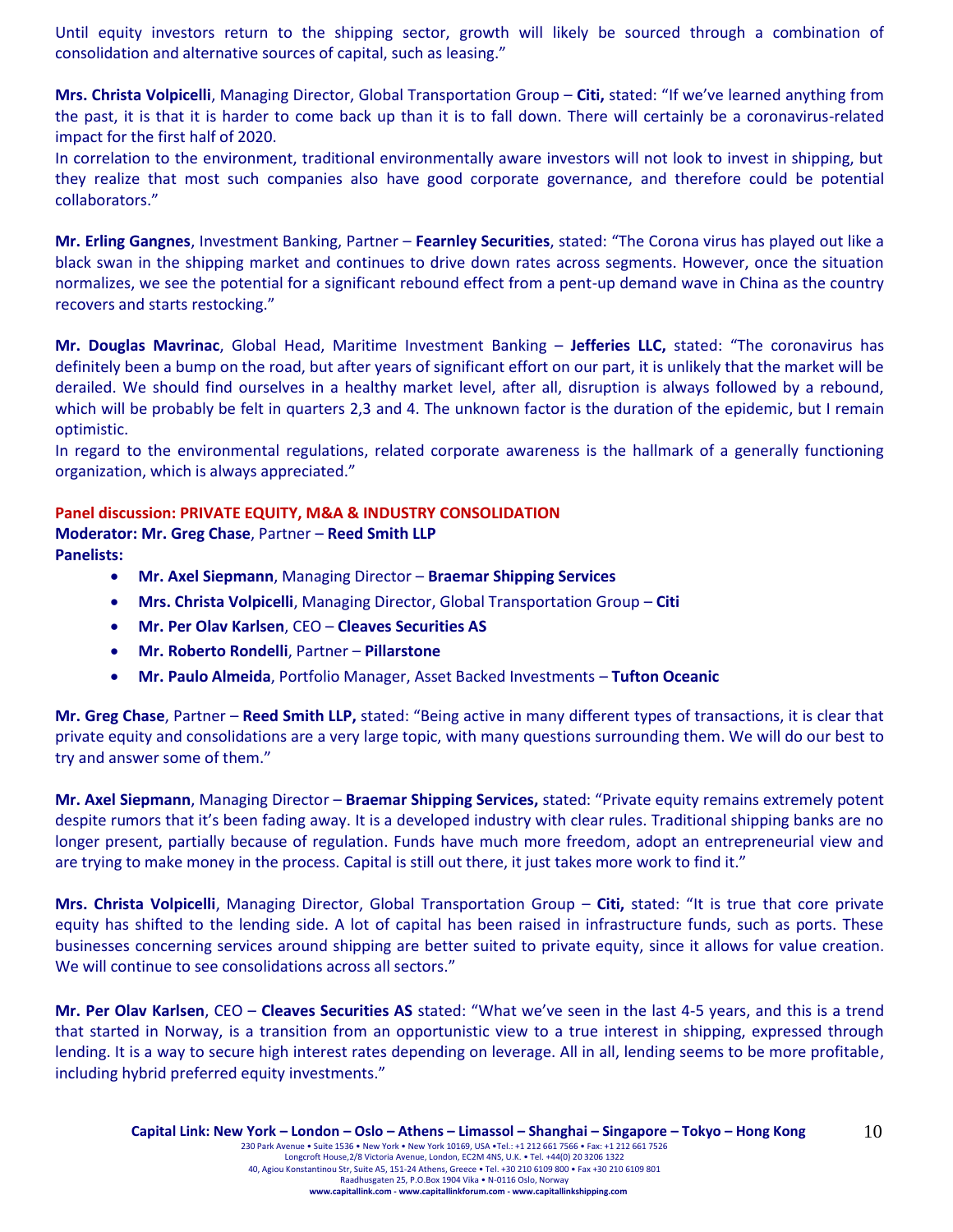**Mr. Roberto Rondelli**, Partner – **Pillarstone** stated: "In Italy what we did is form a sort of partnership with the banks, trying to consolidate a very fractured market, which was composed mostly of small companies with 10-20 ships each. From our point of view, this type of investment makes much more sense."

**Mr. Paulo Almeida**, Portfolio Manager, Asset Backed Investments – **Tufton Oceanic** stated: "Private equity is a broad term, that has furthermore changed a lot compared to fifteen years ago, before the financial crisis that is. After said crisis, shipping did no longer fit the model sought after. Some did invest in eco-friendly newly built ships, but mostly what we've been doing is attracting institutional investors to a market with value and cash flow, making them turn from hotels and planes to ships."

#### **CLOSING REMARKS**

**Mr. Theo Xenakoudis**, Director, Worldwide Business Operations – **IRI/The Marshall Islands Registry,** stated: "Ι would like to start off by congratulating Mr. Procopiou on his award. There are many challenges on the horizon; Six months ago, no one could predict an epidemic, which is an example of the volatility and unpredictability of our industry. However, I urge you to remember those at the epicenter of this, our crew, who depend on us.

Concerning the environmental issues, there is much work to be done. We need to keep communication open between the IMO and the shipping community. Lastly, it is clear from our tendency to continue exploring and finding solutions that our wandering spirit is what will guide us into the future."

#### **THE FORUM IS ORGANISED:**

**IN COOPERATION WITH:** NASDAQ • New York Stock Exchange

**LEAD SPONSOR:** Bank of Communications Financial Leasing Co. Ltd.

**GLOBAL LEAD SPONSOR:** TSAKOS ENERGY NAVIGATION LTD

**GLOBAL GOLD SPONSORS:** Columbia Shipmanagement • DNV GL • EY • Tototheo Maritime Ltd

**GLOBAL SPONSORS:** Citi • CMB Financial Leasing • DΝB • Fearnley Securities • Hill Dickinson • ICBC Leasing • Jefferies • Reed Smith • Seward & Kissel LLP • Stephenson Harwood • Watson Farley & Williams • YieldStreet

**EVENT SPONSORS:** ABN Amro Bank • ABS • Ascension Finance • Berenberg • Braemar Naves Corporate Finance • CIT • Clarksons Platou Securities • Cleaves Securities AS • Direct Ship Finance • Entrust Global • Hayfin Breakwater Capital • Hellenic Bank • Holman Fenwick and Willan • Inmarsat • Liberian Registry-LISCR (Hellas) Ltd. • Piraeus Bank • RMK Maritime • Shearman & Sterling • Tufton Oceanic • Vedder Price

**SUPPORTING SPONSORS:** AMG Mylonas & Associates, LLC • British Embassy Athens • Department for International Trade

**COCKTAIL SPONSOR:** The Marshall Islands Registry

**SPEAKERS DINNER SPONSOR**: Capital Product Partners L.P.

**COFFEE SPONSORS:** Illy Iperespresso – Machine & Capsule • PAPADOPOULOS

**MUSIC BY:** Menelaos Kanakis - <http://www.kanakismenelaos.com/>

**SUPPORTING ORGANISATIONS:** Association of Banking and Financial Executives of Hellenic Shipping • BCA College • British Hellenic Chamber of Commerce • CASS Business School • EENMA (Hellenic Shortsea Shipowners Association) • Greek Energy Forum • Greek Shipping Co-operation Committee • Hellenic Association of Ship Suppliers & Exporters • Hellenic Chamber of Shipping • Hellenic Committee of Lloyd's Brokers' Associates • HELMEPA • Hellenic Maritime Law Association (HMLA) • Hellenic Shipbrokers Association • Hellenic Society of Maritime Lawyers • ICC Hellas – International Chamber of Commerce • Intermanager • INTERMEPA • PEPEN (Panhellenic Union of Captains - All Classes) • Piraeus Association For Maritime Arbitration • Piraeus Marine Club • Port Captains Club • The International Propeller Club • Wista Hellas

**MEDIA PARTNERS:** All About Shipping • ANT1 • Oikonomiki Epitheorisi – Greek Business File • Cyprus Times • Efoplistis Shipping Magazine • [www.efoplistesnews.gr](http://www.efoplistesnews.gr/) • Elnavi • KATHIMERINI • Marine Circle • Marine Insight • [www.maritimes.gr](http://www.maritimes.gr/) • Naftika Chronika • NafsGreen.gr • Ship2shore • Ship Management International • Shipping & Finance • Shipping International Monthly Review • Tradewinds • WorldOils • XD - Xinde Marine News